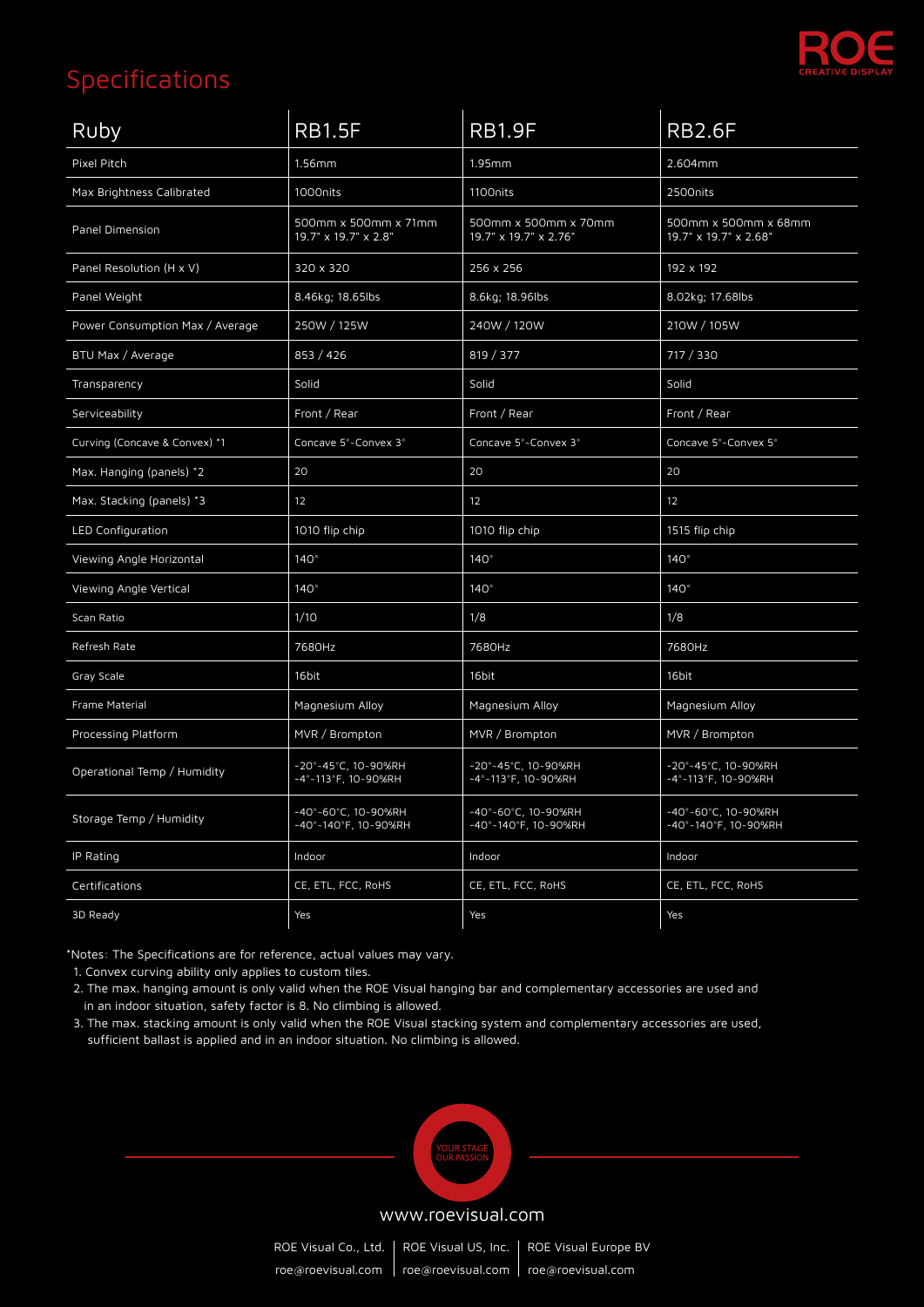

| Ruby                            | <b>RB1.9B</b>                                 |
|---------------------------------|-----------------------------------------------|
| Pixel Pitch                     | 1.95mm                                        |
| Max Brightness Calibrated       | 1500nits                                      |
| Panel Dimension                 | 500mm x 500mm x 68mm<br>19.7" x 19.7" x 2.68" |
| Panel Resolution (H x V)        | 256 x 256                                     |
| Panel Weight                    | 8.8kg; 19.4lbs                                |
| Power Consumption Max / Average | 140W / 70W                                    |
| BTU Max / Average               | 478 / 220                                     |
| Transparency                    | Solid                                         |
| Serviceability                  | Front / Rear                                  |
| Curving (Concave & Convex) *1   | Concave 5°~Convex 3°                          |
| Max. Hanging (panels) *2        | 20                                            |
| Max. Stacking (panels) *3       | 12                                            |
| LED Configuration               | SMD1212 Black                                 |
| Viewing Angle Horizontal        | $140^\circ$                                   |
| Viewing Angle Vertical          | 140°                                          |
| Scan Ratio                      | 1/16                                          |
| Refresh Rate                    | 3840Hz                                        |
| Gray Scale                      | 14bit                                         |
| Frame Material                  | Magnesium Alloy                               |
| Processing Platform             | MVR / Brompton                                |
| Operational Temp / Humidity     | -20°~45°C, 10~90%RH<br>-4°-113°F, 10-90%RH    |
| Storage Temp / Humidity         | -40°~60°C, 10~90%RH<br>-40°-140°F, 10~90%RH   |
| IP Rating                       | Indoor                                        |
| Certifications                  | CE, ETL, FCC                                  |
| 3D Ready                        | Yes                                           |

\*Notes: The Specifications are for reference, actual values may vary.

1. Convex curving ability only applies to custom tiles.

 2. The max. hanging amount is only valid when the ROE Visual hanging bar and complementary accessories are used and in an indoor situation, safety factor is 8. No climbing is allowed.

 3. The max. stacking amount is only valid when the ROE Visual stacking system and complementary accessories are used, sufficient ballast is applied and in an indoor situation. No climbing is allowed.



#### www.roevisual.com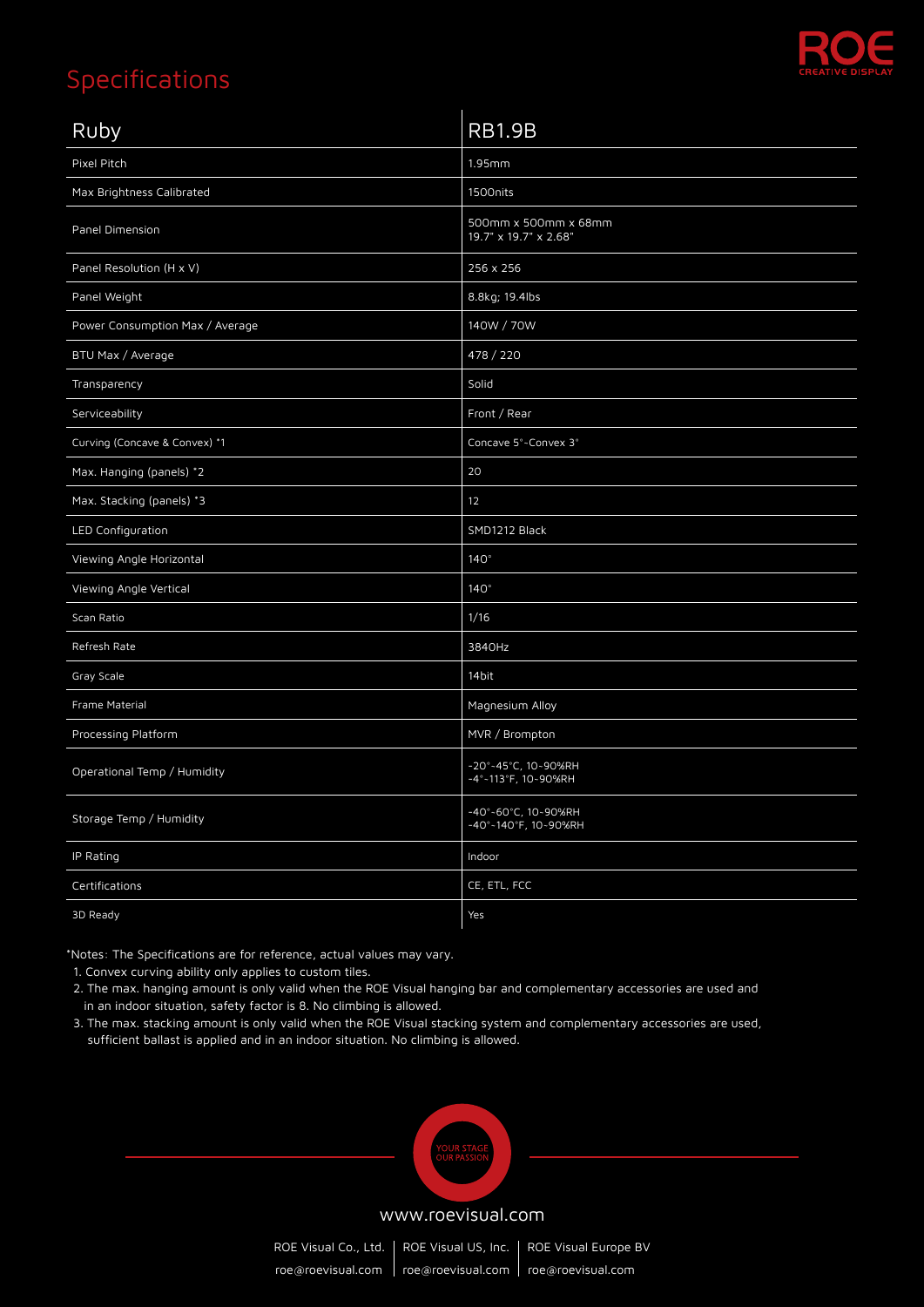

| Ruby                            | <b>RB1.5</b>                                  | <b>RB2.3</b>                                  |
|---------------------------------|-----------------------------------------------|-----------------------------------------------|
| Pixel Pitch                     | 1.56mm                                        | 2.31mm                                        |
| Max Brightness Calibrated       | 800nits                                       | 1500nits                                      |
| Panel Dimension                 | 500mm x 500mm x 73mm<br>19.7" x 19.7" x 2.87" | 500mm x 500mm x 68mm<br>19.7" x 19.7" x 2.68" |
| Panel Resolution (H x V)        | 320 x 320                                     | 216 x 216                                     |
| Panel Weight                    | 8.16kg; 17.99lbs                              | 8.16kg; 17.99lbs                              |
| Power Consumption Max / Average | 210W / 105W                                   | 180W / 90W                                    |
| BTU Max / Average               | 717 / 330                                     | 614 / 283                                     |
| Transparency                    | Solid                                         | Solid                                         |
| Serviceability                  | Front / Rear                                  | Front / Rear                                  |
| Curving (Concave & Convex) *1   | Concave 5°~Convex 3°                          | Concave 5°~Convex 3°                          |
| Max. Hanging (panels) *2        | 20                                            | 20                                            |
| Max. Stacking (panels) *3       | 12                                            | 12                                            |
| LED Configuration               | 4 in 1 common cathode                         | 4 in 1 common cathode                         |
| Viewing Angle Horizontal        | $140^\circ$                                   | 140°                                          |
| Viewing Angle Vertical          | $140^\circ$                                   | $140^\circ$                                   |
| Scan Ratio                      | 1/16                                          | 1/12                                          |
| Refresh Rate                    | 3840Hz                                        | 3840Hz                                        |
| Gray Scale                      | 14bit                                         | 15bit                                         |
| Frame Material                  | Magnesium Alloy                               | Magnesium Alloy                               |
| Processing Platform             | MVR / Brompton                                | MVR / Brompton                                |
| Operational Temp / Humidity     | -20°~45°C, 10~90%RH<br>-4°~113°F, 10~90%RH    | -20°~45°C, 10~90%RH<br>-4°~113°F, 10~90%RH    |
| Storage Temp / Humidity         | -40°~60°C, 10~90%RH<br>-40°-140°F, 10~90%RH   | -40°~60°C, 10~90%RH<br>-40°-140°F, 10~90%RH   |
| IP Rating                       | Indoor                                        | Indoor                                        |
| Certifications                  | CE, ETL, FCC, RoHS                            | CE, ETL, FCC, RoHS                            |
| 3D Ready                        | Yes                                           | Yes                                           |

\*Notes: The Specifications are for reference, actual values may vary.

1. Convex curving ability only applies to custom tiles.

 2. The max. hanging amount is only valid when the ROE Visual hanging bar and complementary accessories are used and in an indoor situation, safety factor is 8. No climbing is allowed.

 3. The max. stacking amount is only valid when the ROE Visual stacking system and complementary accessories are used, sufficient ballast is applied and in an indoor situation. No climbing is allowed.



#### www.roevisual.com